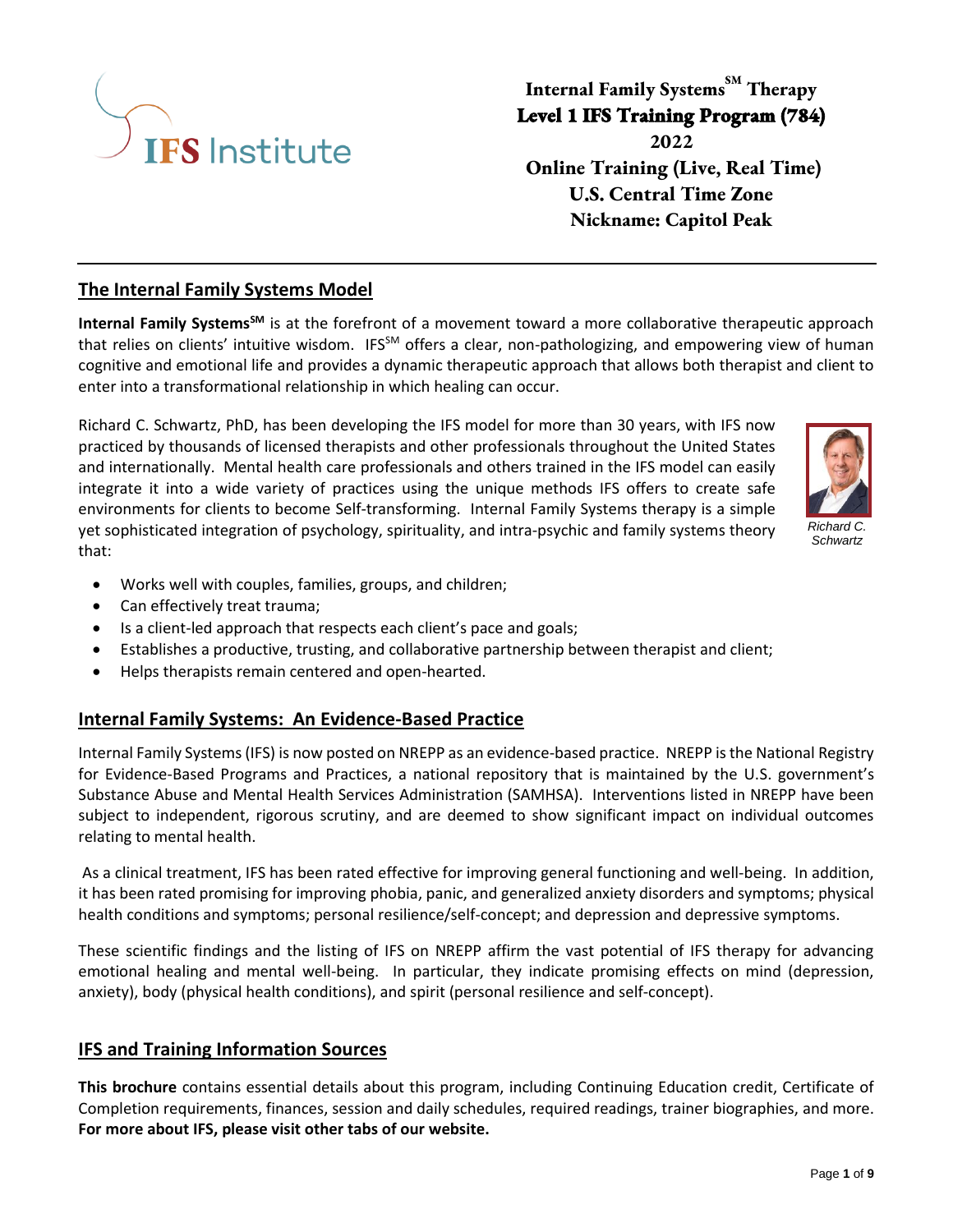## **Curriculum**

**Overview:** In addition to thoroughly learning IFS theory and technique, the IFS Level 1 training program invites participants to explore their own inner worlds in a safe, nurturing context. The training will help participants:

- Understand the conceptual basis of the IFS model;
- Apply basic IFS techniques to various clinical populations; and
- Take advantage of the opportunities IFS offers for personal development.

**Learning Objectives:** Please visit [www.IFS-Institute.com,](http://www.selfleadership.org/) FAQ page.

**Format and Program Hours:** The training includes lecture, discussion, demonstration, video review, experiential exercise, and small group practice. This training comprises three, 4-day sessions totaling 80 program hours (26.5 or 27 hours per session), plus two separate 2-hour online sessions between the 4-day sessions. The two separate 2-hour online sessions enable participants to have contact with their trainers and each other in order to further integrate material already presented.

### **Session and daily schedules are listed later in this brochure.**

### **Trainers**

**Lead Trainer: Kay Gardner, MS, LCPC,** is an IFS senior lead trainer who has been in private practice in Chicago for 30 years. In addition to teaching IFS trainings, Kay has taught programs such as the Women's Circle, Persephone's Journey, and Men and Their Mothers. Kay is trained in Hakomi therapy, was a Hakomi teacher, and has a 40-year personal yoga and a meditation practice. Known for her passion for IFS, both as a trainer and practitioner, Kay uses a body-mind-spirit approach and integrates South American shamanism ideas into her work.

**Assistant Trainer: Kevin Davis, MSW, LCSW, LMFT, LCAS, SEP,** is an IFS therapist who specializes in addiction, trauma and the impact of early imprints. She has a passion for helping clients connect to and use the inherent treatment plan that lives in all of us as individuals, relationally and in community. Kevin is Co-Founder of Hospice at Charlotte, and founder of the Family Therapy Training Institute at United Family Services. With over 30 years of experience, Kevin uses mind/body approaches to help others enhance resilience and achieve purpose.

### **Training Schedule**

This online training will meet according to the dates and daily schedule below using the U.S. Central time zone in effect during each session of the training. Please refer to [www.24timezones.com,](http://www.24timezones.com/) [www.timeanddate.com,](http://www.timeanddate.com/) or a similar resource to determine how this relates to your own time zone. Please be sure to account for Standard vs. Daylight Savings time!

**You can use Chicago, IL, in the U.S. Central time zone as a reference location to determine how the Central time zone relates to your own time zone for each training session.**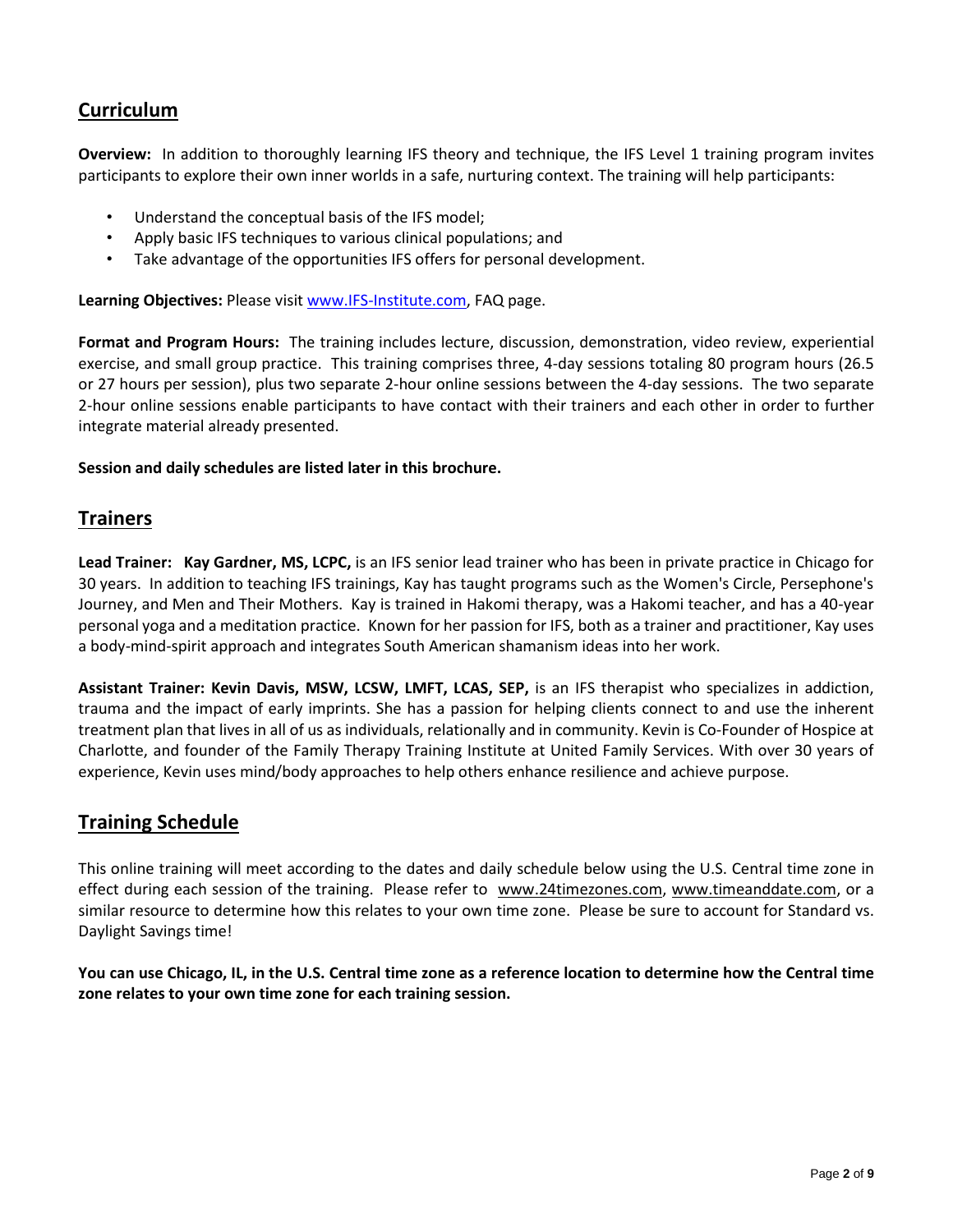#### **Training Dates:**

4-Day Session 1: August 11-14, 2022 4-Day Session 2: October 20-23, 2022 4-Day Session 3: December 8-11, 2022

2-Hour Session 1: September 6, 2022, 6-8pm 2-Hour Session 2: November 15, 2022, 6-8pm

**Please note: The IFS Annual Conference will meet on October 20-22, 2022, which overlaps with the dates of this training's second 4-day session**. Details about this training's attendance requirements are listed in this brochure, and details about the Conference are on the website.

#### **About Online Sessions**

- Online sessions take place on Zoom, an online platform for video conferencing.
- Please download and take some time to understand Zoom software well before the training begins. To do this, go to **Zoom.us**, sign in (or "sign up"), and create your account.
- If you have questions about downloading or using Zoom, please contact Zoom: 888.799.9666, or click "support" at the bottom of the [Zoom.us](https://zoom.us/) home page. IFS Institute cannot provide this type of technical support.
- Please ensure that your computer, any related equipment, and your internet connection are sufficient to attend a live Zoom event. IFS Institute cannot provide technical support related to your system.
- Training members will receive Zoom links close to the start of the training, and these links are how you can access this online training.
- Please note that the training is only for training members, so please take care to be in a private space when attending the training.

### Daily Schedule

### Session 1

|                 | Morning<br>Session | Morning<br>Stretch | Afternoon<br>Session | Afternoon<br>Stretch | Training/<br><b>CE Hours</b> |
|-----------------|--------------------|--------------------|----------------------|----------------------|------------------------------|
| August 11, 2022 | $9 - 12:15$        | $15 \text{ min}$   | 1:30-6:00            | $15 \text{ min}$     | 7.25                         |
| August 12, 2022 | $9 - 12:15$        | $15 \text{ min}$   | 1:30-5:45            | $15 \text{ min}$     | 7.0                          |
| August 13, 2022 | $9 - 12:15$        | $15 \text{ min}$   | 1:30-5:45            | $15 \text{ min}$     | 7.0                          |
| August 14, 2022 | $9 - 12:15$        | $15 \text{ min}$   | $1:15-4:00$          | x                    | 5.75                         |
|                 |                    |                    |                      |                      | 27.00                        |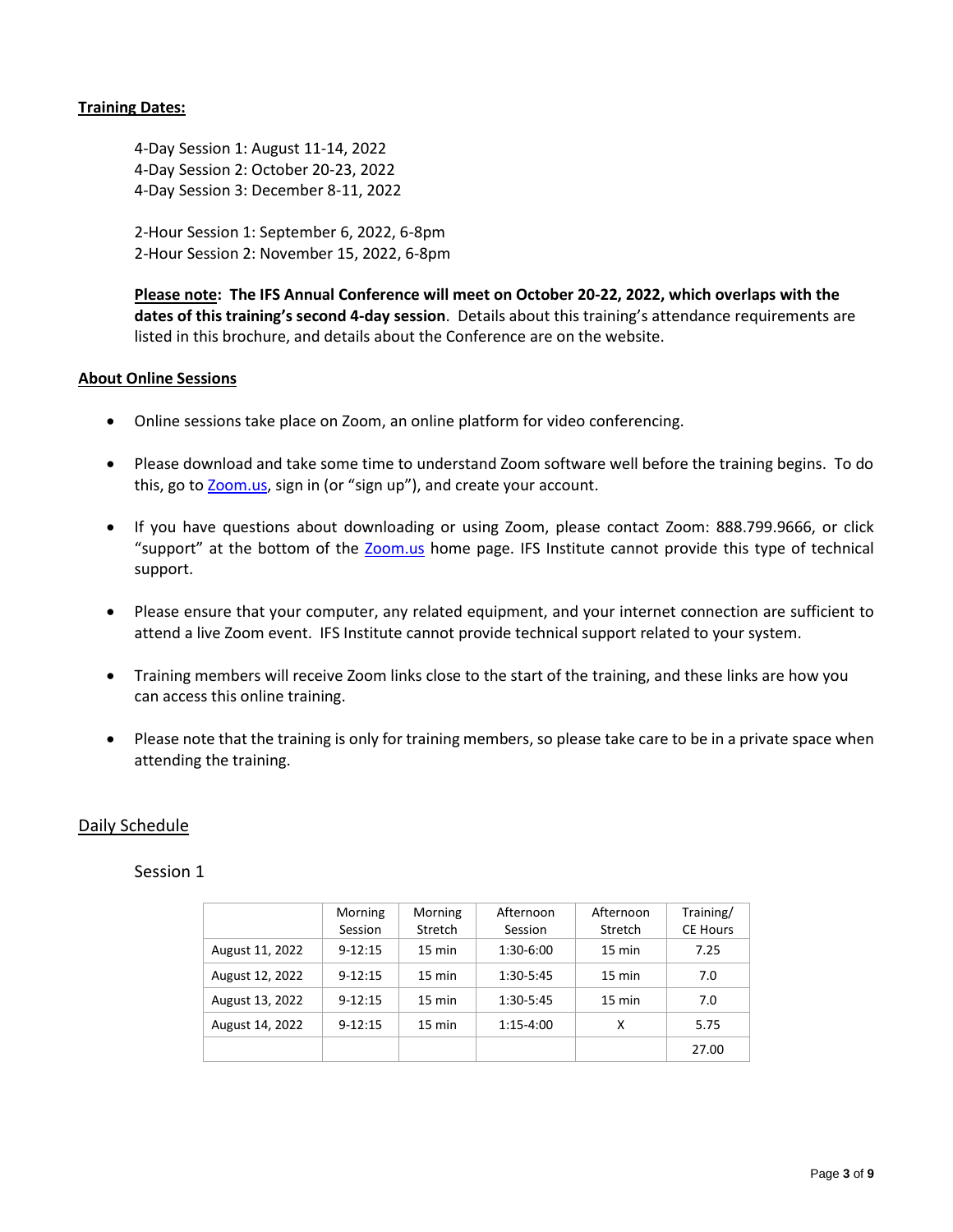### Session 2

|                  | Morning     | Morning          | Afternoon   | Afternoon        | Training/       |
|------------------|-------------|------------------|-------------|------------------|-----------------|
|                  | Session     | Stretch          | Session     | Stretch          | <b>CE Hours</b> |
| October 20, 2022 | $9 - 12:15$ | $15 \text{ min}$ | 1:30-5:45   | 15 min           | 7.0             |
| October 21, 2022 | $9 - 12:15$ | $15 \text{ min}$ | 1:30-5:45   | $15 \text{ min}$ | 7.0             |
| October 22, 2022 | $9 - 12:15$ | $15 \text{ min}$ | 1:30-5:45   | $15 \text{ min}$ | 7.0             |
| October 23, 2022 | $9 - 12:15$ | $15 \text{ min}$ | $1:15-3:45$ | х                | 5.5             |
|                  |             |                  |             |                  | 26.5            |

### Session 3

|                   | Morning<br>Session | Morning<br>Stretch | Afternoon<br>Session | Afternoon<br>Stretch | Training/<br><b>CE Hours</b> |
|-------------------|--------------------|--------------------|----------------------|----------------------|------------------------------|
| December 8, 2022  | $9 - 12:15$        | $15 \text{ min}$   | $1:30-5:45$          | $15 \text{ min}$     | 7.0                          |
| December 9, 2022  | $9 - 12:15$        | $15 \text{ min}$   | $1:30-5:45$          | $15 \text{ min}$     | 7.0                          |
| December 10, 2022 | $9 - 12:15$        | $15 \text{ min}$   | $1:30-5:45$          | $15 \text{ min}$     | 7.0                          |
| December 11, 2022 | $9 - 12:15$        | 15 min             | $1:15-3:45$          | X                    | 5.5                          |
|                   |                    |                    |                      |                      | 26.5                         |

## **Certificate of Completion**

A Certificate of Completion (non-CE) is awarded by IFS Institute and **a participant must complete 70 of the 84 program hours offered in order to be eligible to earn this certificate**. This means each participant may miss a maximum of 14 training hours over the course of the entire training program, if necessary. Participants are responsible for ensuring that they attend enough training hours to earn the Certificate of Completion.

## **IFS Certification**

Participants are not IFS Certified until they successfully complete the IFS Certification process. Information about the criteria and procedures for becoming IFS Certified is available on the IFS Institute website certification page, or by emailing [Certification@IFS-Institute.com.](mailto:Certification@IFS-Institute.com)

### **Eligibility for Future Trainings**

By earning IFS Institute's certificate of completion for this training, a participant is eligible to apply for a Level 2 IFS training program. Participants are not required to be IFS Certified to enroll in IFS trainings.

## **To Apply**

**Who Should Apply**: We welcome applications from:

- Mental and medical health care practitioners
- Pastoral counselors
- Masters or doctoral students
- Dance, art, and music therapists
- Health care professionals in allied fields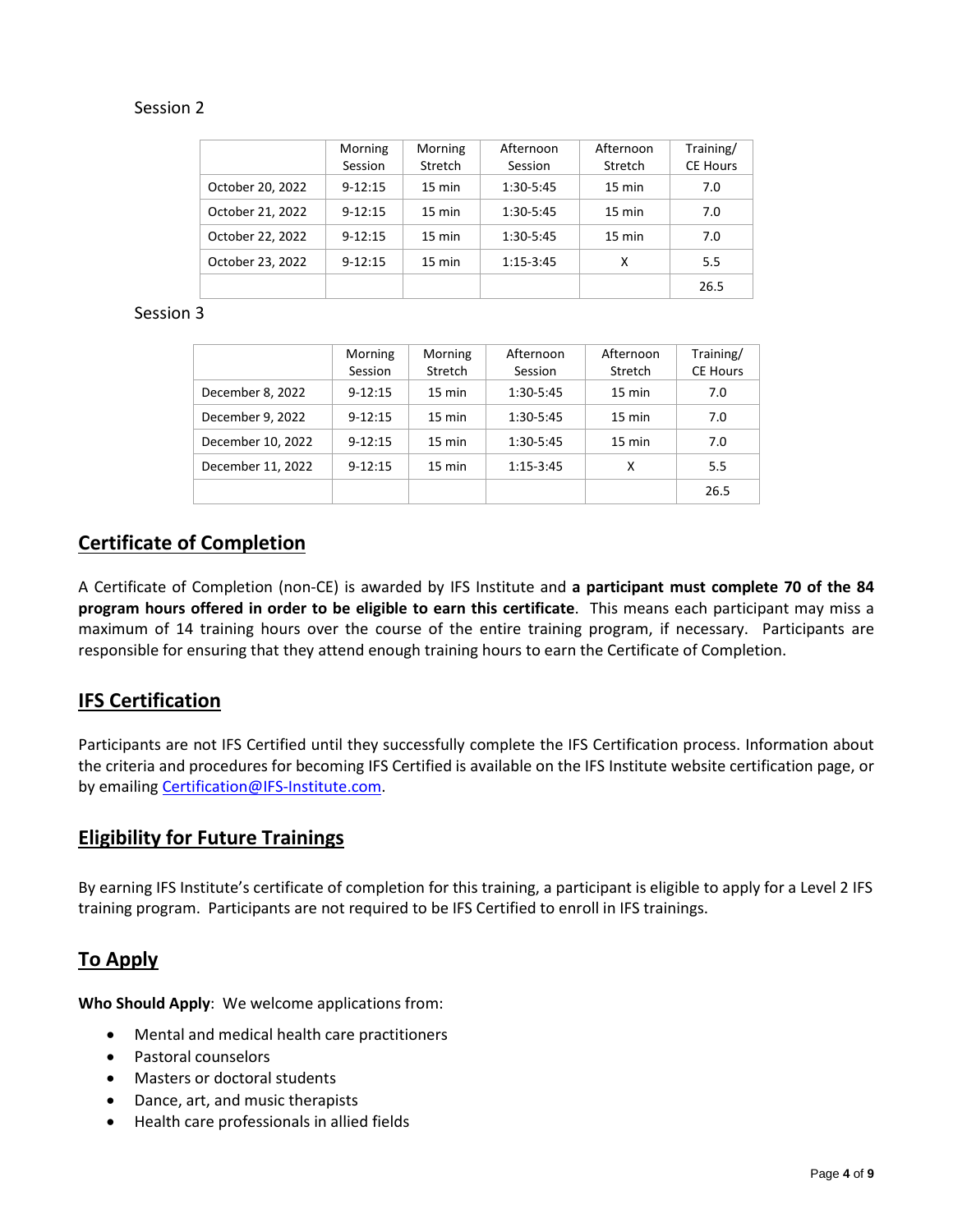**Application Form:** The application form for this training is on our website.

## **Continuing Education Contact Hours**

- This training program is co-sponsored by IFS Institute and The Institute for Continuing Education (ICE).
- Continuing education contact hours are offered for the professional disciplines as listed.
- The course offers a total of 80 contact hours. Continuing education credit is offered only for the 4-day sessions. Continuing education credit is not offered for the two separate 2-hour sessions.
- CE hours are awarded on a session-by-session basis, with full attendance required at sessions attended. Partial session CE credit is not offered.
- Attendees must complete all CE materials, comply with attendance monitoring requirements, and complete a session evaluation.
- Applications for continuing education contact hours will be provided by IFS Institute at the initial course session, along with other pertinent continuing education information.
- **If you would like CE credit for this training, you must sign up for it at the first session. You will need your license information (as applicable) to complete the CE forms. No late CE applications can be accepted.**
- CE verification is mailed to participants by ICE (the CE sponsor) following each session that is eligible for CE (within 30 days of receipt of completed CE materials).
- There is no additional fee to make application for CE credit.
- It is the responsibility of attendees to contact their state licensing/certification board to determine if CE credit offered by The Institute for Continuing Education meets the regulations of their state licensing/certification board.
- Non-U.S. Professionals: The Institute for Continuing Education holds no CE provider status with any Canadian or other non-U.S. licensing/certification boards. It is your responsibility to check the regulations of your licensing/certification board to determine CE requirements for training activities.
- Learning objectives are on the FAQ page a[t www.IFS-Institute.com.](http://www.selfleadership.org/)
- If you have questions regarding continuing education credit, please contact The Institute for Continuing Education (ICE): 800-557-1950. Email: [instconted@aol.com.](mailto:instconted@aol.com)
- Instruction Methodology: May include didactic, lecture, audio-visuals, demonstrations, experiential exercises, case examples, small and large group discussions.

**Psychology:** The Institute for Continuing Education is approved by the American Psychological Association to sponsor continuing education for psychologists. The Institute for Continuing Education maintains responsibility for this program and its content. **New York**: The Institute for Continuing Education is recognized by the New York State Education Department's State Board for Psychology as an approved provider of continuing education for licensed psychologists #PSY-0043.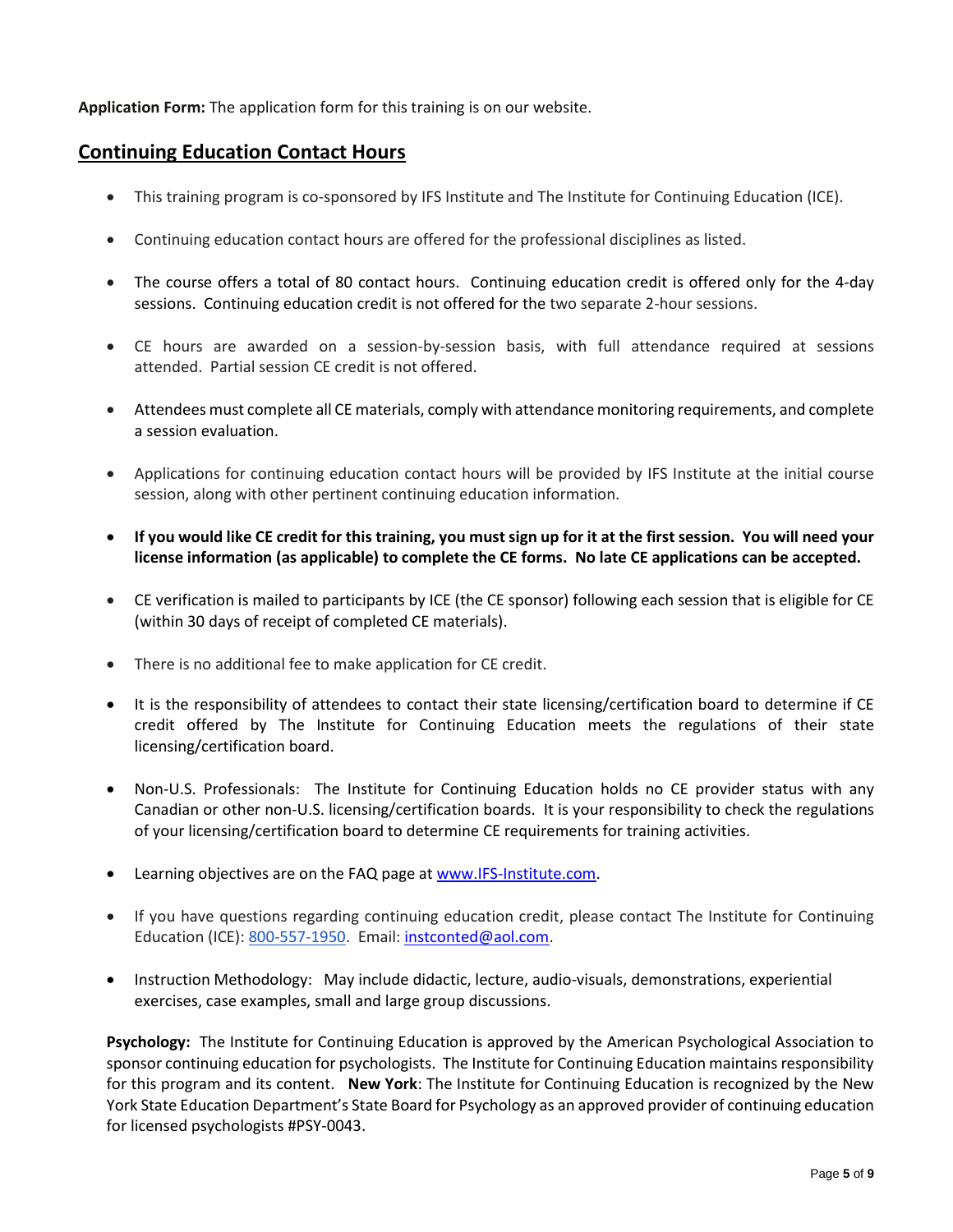**Counseling:** For counselors seeking CE credit, The Institute for Continuing Education will submit a cosponsorship application to NBCC for this program. **New York:** The Institute for Continuing Education is recognized by the New York State Education Department's State Board for Mental Health Practitioners as an approved provider of continuing education for licensed mental health counselors. Provider MHC-0016.

**Social Work:** This program has been approved for 80.00 social work continuing education hours for relicensure, in accordance with 258 CMR, NASW-MA Chapter CE Approving Program. Authorizations: D-81718-1 / D-81718-2 / D-81718-3**. New York:** The Institute for Continuing Education is recognized by the New York State Education Department's State Board for Social Work as an approved provider of continuing education for licensed social workers, Provider SW-0025. **New Jersey:** This program has not been submitted for preapproval to the New Jersey Board Social Work Board. **Ohio Board Counseling/ Social Work:** Ohio Board of Counseling and Social Work Board, Provider RCS 030001.

**Marriage/Family Therapy:** The Institute for Continuing Education is recognized as a provider of continuing education in marriage-family therapy by New York State Education Department's State Board for MFT, Provider MFT-0012. **California:** The Institute for Continuing Education, Provider 56590, is approved by the California Association of Marriage and Family Therapists to sponsor continuing education for LMFTs, LCSWs, LPCCs. The Institute for Continuing Education maintains responsibility for this program and its content. This Course meets the qualifications for a total of 80.00 hours of continuing education credit for LMFTs, LCSWs, LPCC, as required by the California Board of Behavioral Sciences. **Ohio Board MFT:** Provider RTX 100501.

## **Required Pre-Training Reading and Other Materials**

**1. Reading Materials: All books listed below are available at IFS Institute's website store** [\(www.IFS-](http://www.selfleadership.org/)[Institute.com\)](http://www.selfleadership.org/). Bundle pricing may be available. If you need assistance with the Store, please call 708.383.2659 or email Sandy@IFS-Institute.com.

### **Required reading before the training begins:**

Schwartz, RC and Martha Sweezy (2019). Internal Family Systems Therapy (2nd edition).

Goulding, RA, and Schwartz, RC (2002). The Mosaic Mind: Empowering the Tormented Selves of Child Abuse Survivors, Oak Park IL: Trailheads Publications, The Center for Self Leadership, ISBN 0-9721480- 1-9.

### **Suggested reading before the training begins:**

Schwartz, RC (2001), Introduction to the Internal Family Systems Model, Oak Park IL: Trailheads Publications, The Center for Self Leadership, ISBN 0-97211480-0-0. **This book is required reading for those with no prior experience with the IFS model**. Class content is designed on the assumption that the reading is completed.

### **Other suggested reading:**

Anderson, Frank G., Sweezy, Martha, and Schwartz, Richard C. (2017). Internal Family Systems Skills Training Manual: Trauma-Informed Treatment for Anxiety, Depression, PTSD and Substance Abuse, Eau Claire, WI: PESI Publishing & Media, ISBN-10: 1683730879, ISBN-13: 978-1683730873.

**2. Required Training Materials:** Everyone involved with the training should bring the following supplies to the training: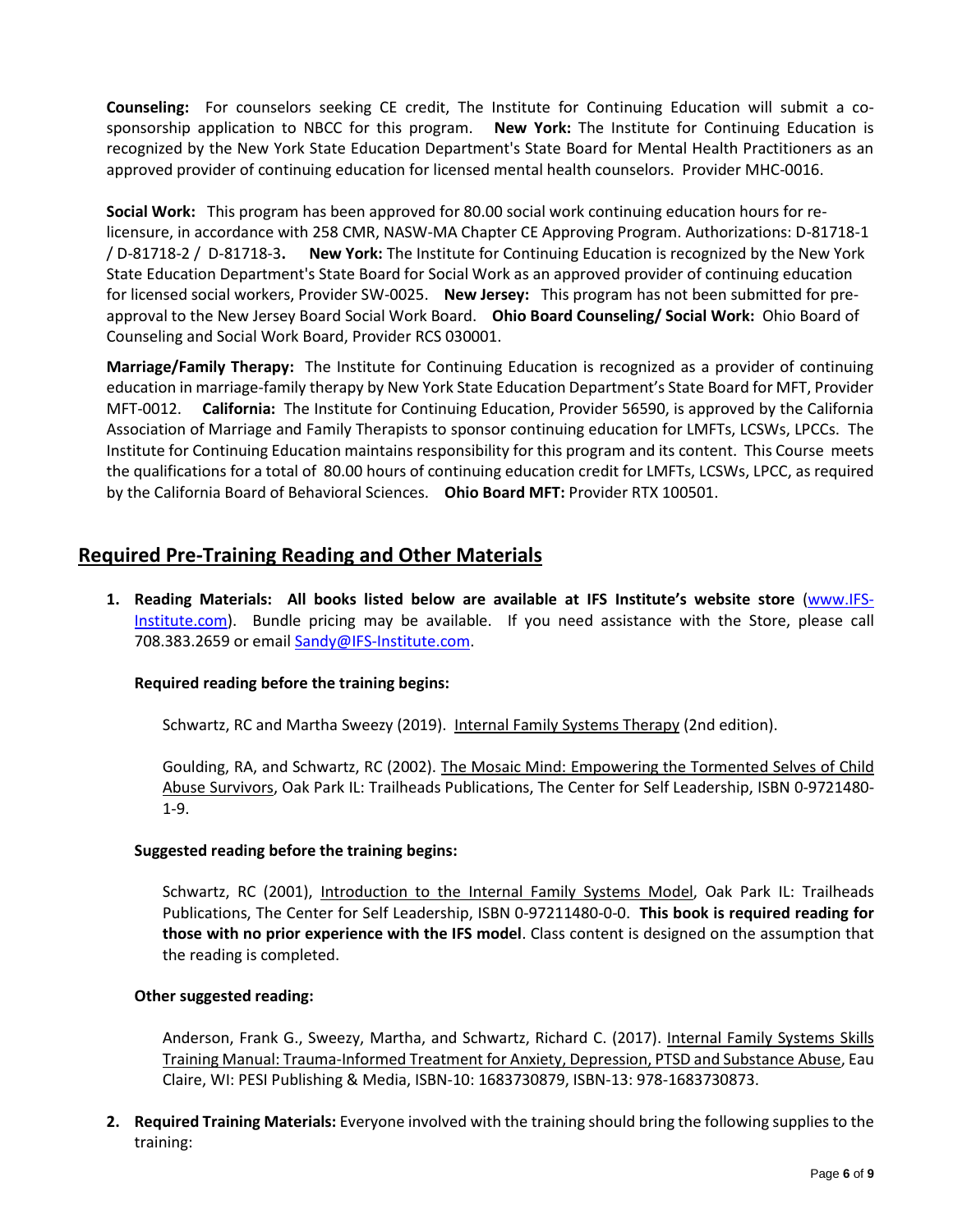- a. Small box of crayons or sharpened colored pencils
- b. Several sheets of unlined paper
- c. Notebook (for things like journaling and taking notes)
- **3. Additional Training Materials:** Each program's trainers may ask participants to purchase up to \$20 in additional training materials. If additional training materials are required, participants will be notified by the trainers as the starting date of the training approaches.

### **Financial Assistance**

**Payment plans:** Payment plans are listed below. If you have questions about the plans or billing, please contact IFS Institute Controller, Mary Mitrovich, at [Mary@IFS-Institute.com](mailto:Mary@IFS-Institute.com).

**Costs for the training may be tax-deductible:** Please consult with your tax advisor.

**Employers can be a good source of funding for continuing education.** Please check with your supervisor and/or human resources department.

**IFS Institute tuition scholarships:** Scholarship information, including deadlines and the application form, is available a[t www.ifs-institute.com](http://www.ifs-institute.com/) (Training tab).

**Repeater tuition:** Information regarding tuition if you are repeating a training is available at [www.ifs](http://www.ifs-institute.com/)[institute.com](http://www.ifs-institute.com/) -FAQ page.

### **Tuition and Fees**

**All amounts are in U.S. Dollars (USD).**

**Application Fee:** A \$15 non-refundable, non-transferrable application fee is charged when you apply for the training.

**Program Deposit**: The \$500 deposit is charged in full when you are accepted into the training, and this is required to hold your place in the training.

**Program Tuition:** \$3600 (\$500 of which is the program deposit)

**Payment Plans:** Plans for this training are listed below, and you can select your plan when you apply for the training. If you have questions about the plans, billing, or credit card matters, please contact IFS Institute Controller, Mary Mitrovich[, Mary@IFS-Institute.com.](mailto:Mary@IFS-Institute.com)

Payment Plan 1: \$3100 (\$3600 Tuition - \$500 Deposit) charged on July 1, 2022. There is a \$20 fee for each late payment.

Payment Plan 2: Two (2) payments of \$1560 each on June 1 and July 1, 2022 (\$3600 Tuition – \$500 Deposit + \$20 Carrying Fee). There is a \$20 fee for each late payment.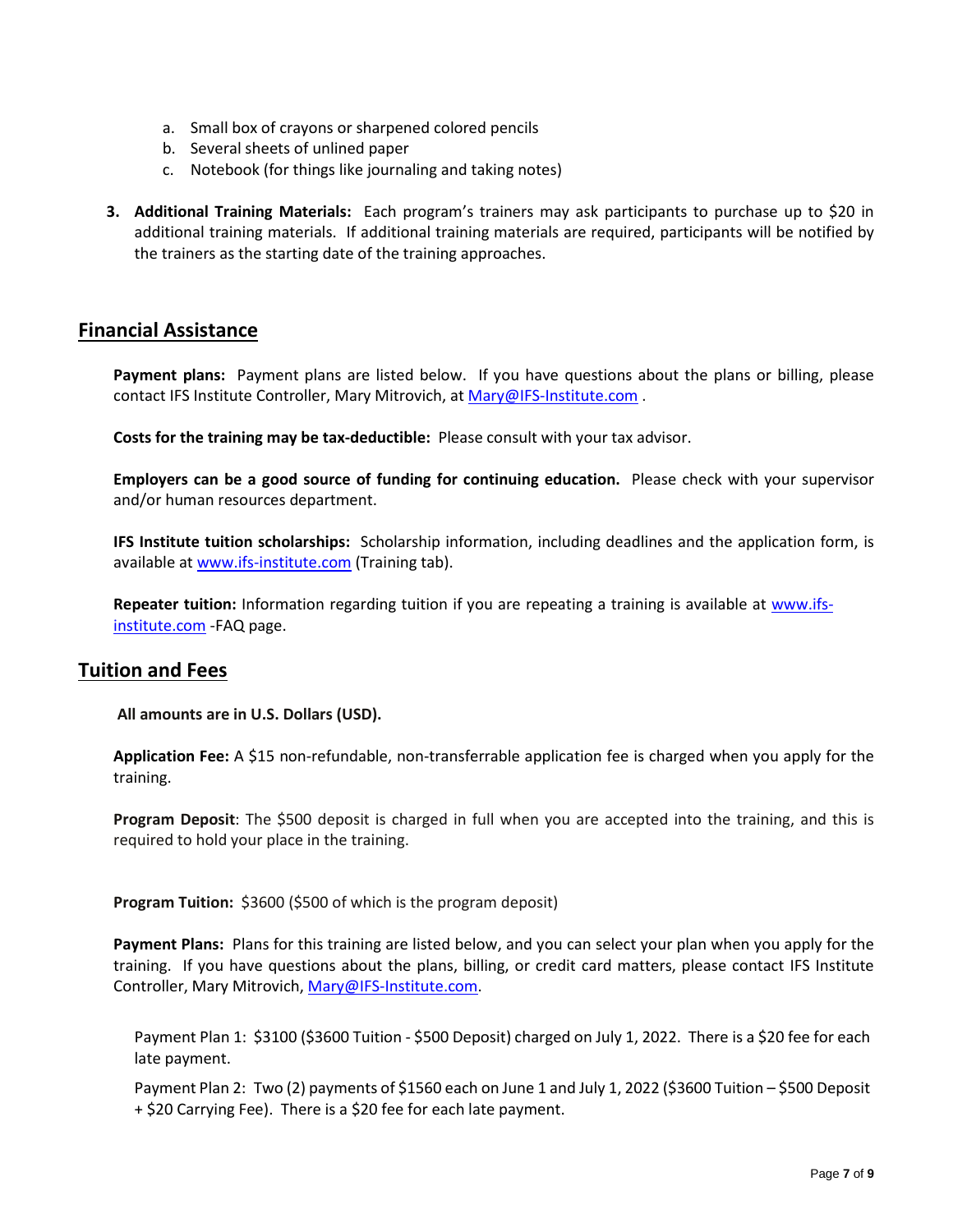### **Withdrawal:**

**Participants who wish to withdraw** from the training program must do so in writing (please email [Training@IFS-Institute.com\)](mailto:Training@IFS-Institute.com). Deposit: The \$500 deposit is refundable if written notice of withdrawal is received by the IFS Institute office 45 or more days before the  $1<sup>st</sup>$  day of the program. One-half (1/2) of the deposit is refundable if written notice of withdrawal is received by the IFS Institute office 44-21 days before the 1<sup>st</sup> day of the program. The full deposit is forfeited if written notice of withdrawal is received by the IFS Institute office 20 or fewer days before the  $1<sup>st</sup>$  day of the program, or if withdrawal occurs after the program begins. Tuition Balance: The tuition balance (total tuition less deposit) is refundable if written notice of withdrawal is received by the IFS Institute office 21 or more days before the 1<sup>st</sup> day of the program. The tuition balance is forfeited if written notice of withdrawal is received by the IFS Institute office 20 or fewer days before the 1<sup>st</sup>day of the program, or if withdrawal occurs after the program begins. The application fee and payment plan carrying fee are non-refundable. IFS Institute reserves the right to postpone, cancel or otherwise change any training program schedule prior to its beginning. At no time is IFS Institute responsible for training students' travel, lodging, or incidental expenses.

**Admission/withdrawal:** Internal Family Systems Institute, Inc. reserves the right to deny acceptance to any training program applicant and to withdraw a training participant from all or part of a training program at any time if IFS Institute determines a participant's behavior could damage the quality of a training program. IFS Institute, in its sole discretion, may terminate a participant's participation at any time and, in such event, will refund tuition paid to IFS Institute for portions of the training the participant will not attend as a result of their termination. If IFS Institute terminates a participant's participation, the participant is not eligible for a Certificate of Completion from IFS Institute.

### **Substance Use at Trainings**

IFS Institute understands that many people have had positive therapeutic experiences with psychedelics, however, due to health and safety concerns for all of our participants, please refrain from taking psychedelics or other consciousness-altering substances during IFS Institute's trainings.

### **Diversity, Equity, and Inclusion**

Please review IFS Institute's Diversity, Equity, and Inclusion statement at [www.IFS-Institute.com](http://www.ifs-institute.com/) - About Us tab.

## **Code of Conduct**

Please review IFS Institute's Code of Conduct at [www.IFS-Institute.com](http://www.ifs-institute.com/) – FAQ page, or on your copy of your program application.

### **ADA**

If you have special needs, please contac[t Training@ifs-institute.com](mailto:Training@ifs-institute.com) when you are accepted into this training

## **IFS Institute Contact Information**

**Please also see the "contact us" page at [www.IFS-Institute.com](http://www.selfleadership.org/)**

Billing, Receipts, Credit Card matters: [Mary@IFS-Institute.com](mailto:Mary@IFS-Institute.com)